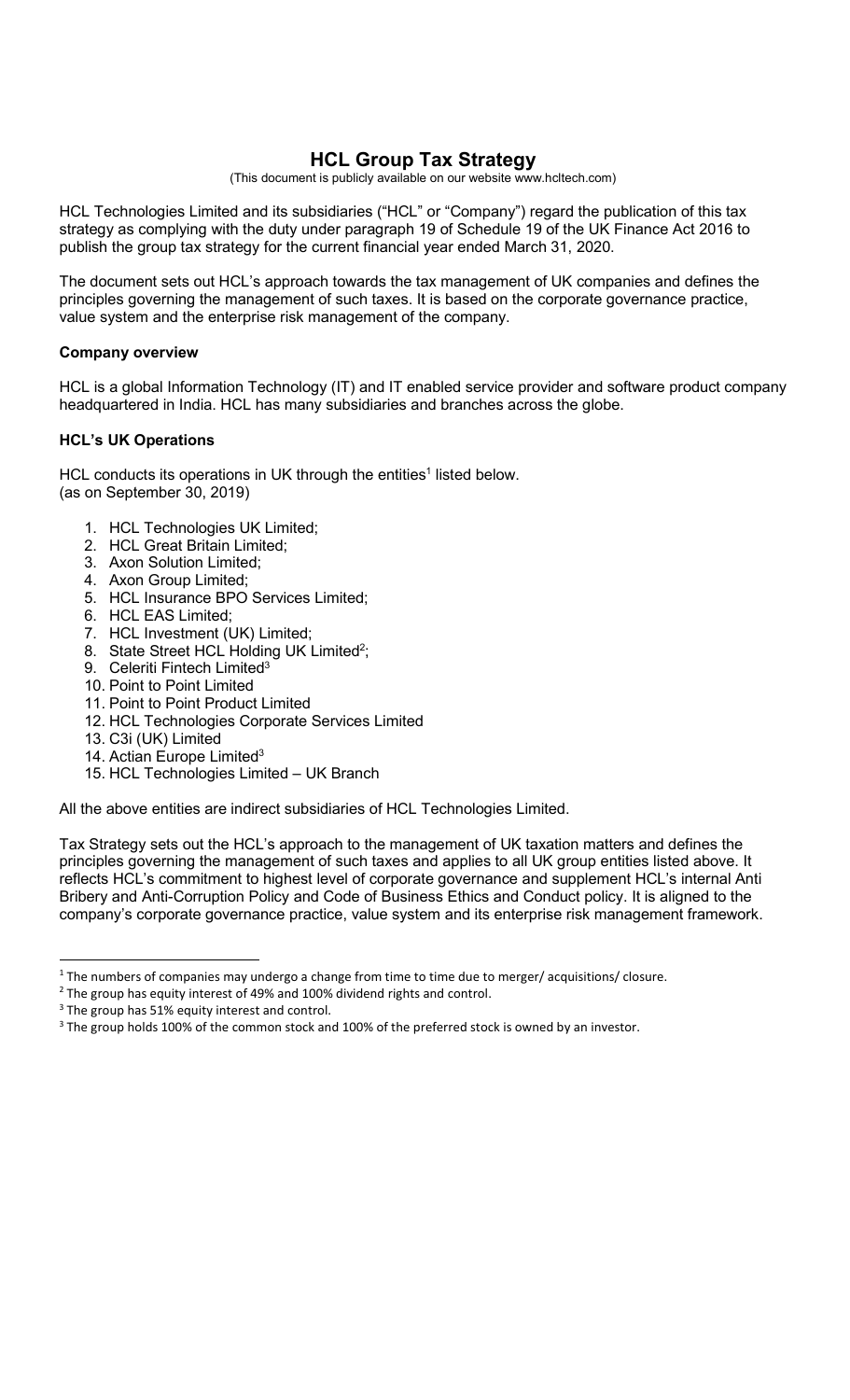HCL Tax Strategy is based on the following guiding principles:

- a. Transparency;
- b. Consistency;
- c. Accountability;
- d. Risk Mitigation
- e. Integrity and Mutual Trust.

The above principals are key ensure that we gain and retain the trust of all the stakeholders at all times.

## Objective of HCL Tax Strategy

HCL Tax Strategy aims:

- To ensure that it complies with all applicable laws and tax obligations;
- To ensure payment of right amount of taxes in accordance with applicable laws;
- To ensure mutual trust and relationship with the tax authorities through transparent and active cooperation and consultation;
- To ensure due care and diligence in the management of all risks associated with tax matters; and
- To ensure that there are appropriate control procedures in place to mitigate any identified tax risk.

The tax strategy charter comprises the following:

### 1. Approach of the group to governance and compliance arrangements in relation to UK taxation

HCL Tax Governance framework comprises of the Board of directors ('Board') and the Audit and Risk management Committees of the Board at the highest level which performs the overall oversight and supervisory functions. The Audit and Risk management committees report regularly to the Board with respect to the committee's activities including significant issues that arise with respect to the company's compliance with legal or regulatory requirements. Board and its committees continuously monitor and seek inputs for identification, evaluation and mitigation of strategic, operational, legal and compliance risks.

With regard to the tax function, a quarterly compliance certificate is presented to the Board and relevant Committees certifying the tax compliance status of HCL Group. The Board is also updated on a periodic basis with all significant tax developments including tax audits and litigations. These compliance certificates are periodically audited by HCL's internal audit teams and external consultants, before being reviewed by the Board.

At a functional level, HCL has put in place a comprehensive global regulatory framework with defined process owners for various compliance related activities related to tax.

The Chief Financial Officer (CFO) is responsible for the tax strategy, the supporting governance framework and management of tax risk. The Tax team under him helps him to formulate the tax strategy, risk mitigation and regular compliances.